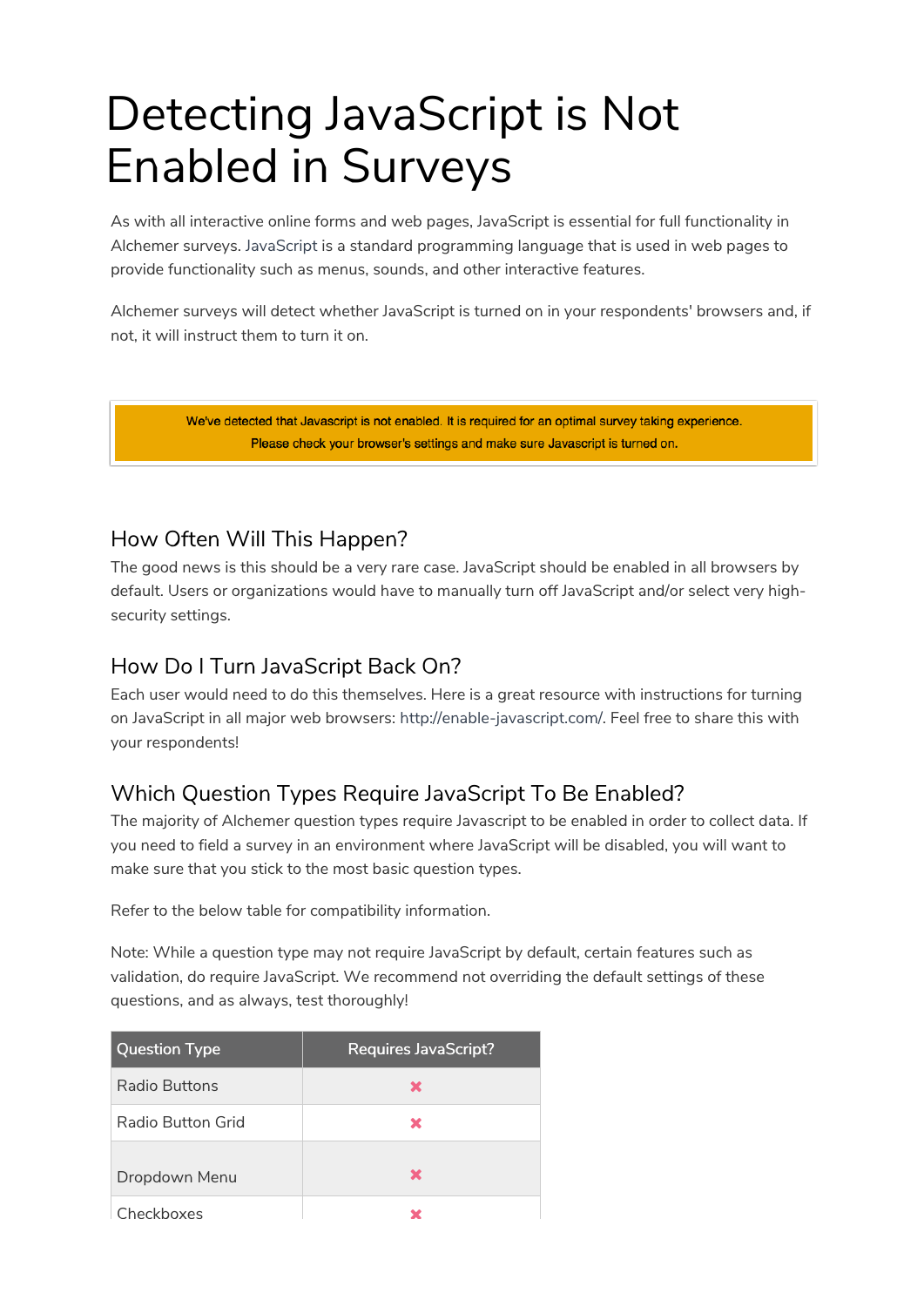| Question Type                | <b>Requires JavaScript?</b> |
|------------------------------|-----------------------------|
| Essay / Long Answer          | ×                           |
| Email                        |                             |
| Date                         |                             |
| Slider                       |                             |
| <b>Star Rating Grid</b>      |                             |
| <b>NPS®</b>                  | ×                           |
| File Upload                  |                             |
| Drag & Drop Ranking          |                             |
| Ranking Grid                 |                             |
| Rating (Likert Scale)        | ×                           |
| Number                       |                             |
| Percent                      |                             |
| Image (select one)           |                             |
| Image (multi-select)         |                             |
| Image Heatmap                |                             |
| <b>Text Highlighter</b>      |                             |
| Checkbox Grid                | ×                           |
| Signature                    |                             |
| Dropdown Menu List           | ×                           |
| <b>Textbox List</b>          | ×                           |
| Continuous Sum               |                             |
| Slider List                  |                             |
| <b>Conjoint Experiment</b>   |                             |
| <b>Cascading Dropdown</b>    |                             |
| Grouping (Open Card<br>Sort) |                             |
| <b>Grouping (Closed Card</b> |                             |
| Sort)                        |                             |
| Quick Sort                   |                             |
| Dropdown Menu Grid           | x                           |